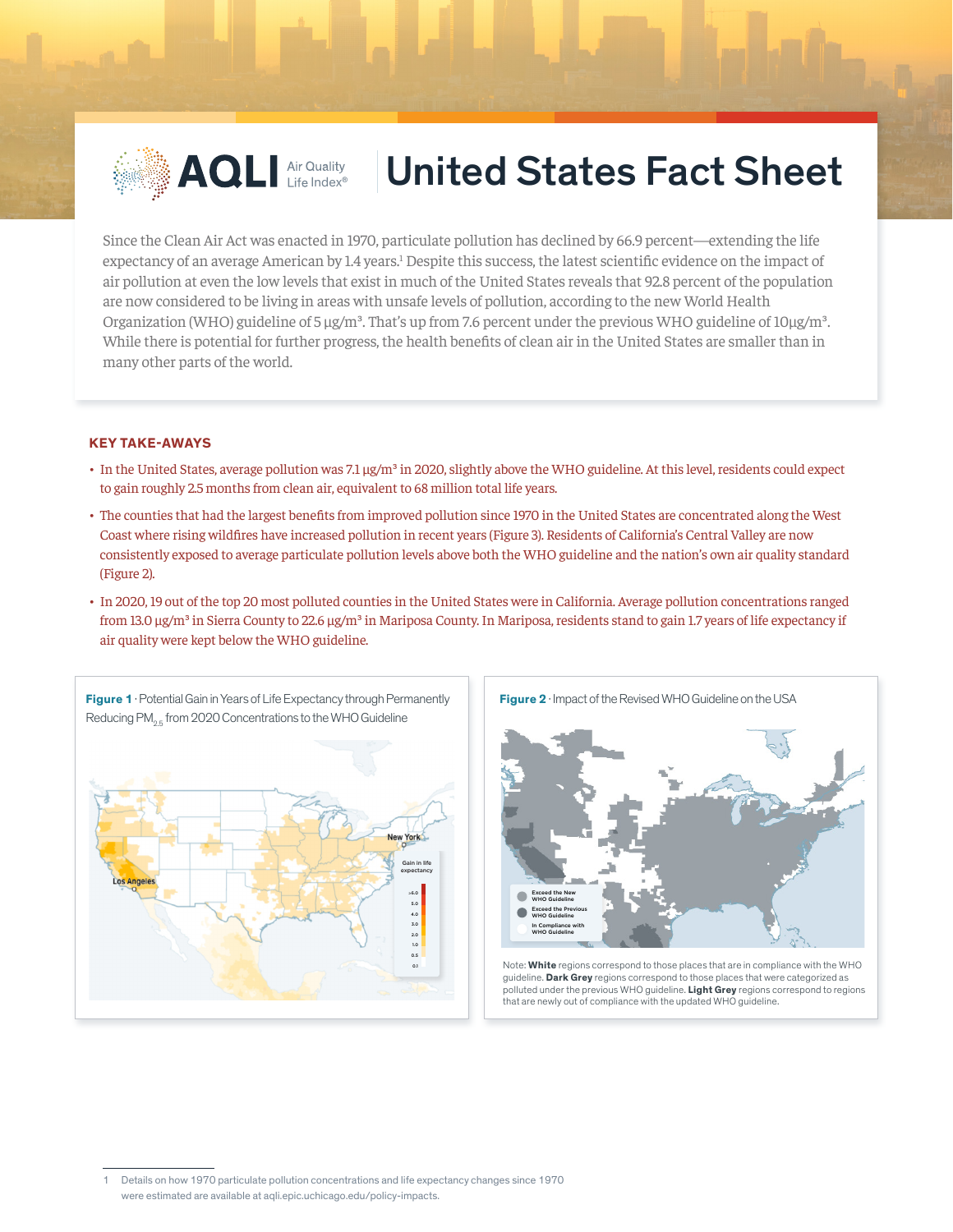



\*Note: These estimates are based on the 236 US counties for which 1970 PM $_{2.5}$  concentrations could be estimated. It should be noted that not all states include counties with data available from 1970 (e.g. Georgia). For further information, see the Technical Appendix available at https://aqli.epic.uchicago.edu/policy-impacts/united-states-clean-air-act/

## **POLICY IMPACTS**

While much of the United States now falls above the WHO's guideline for what is considered a safe level of pollution, pollution levels have vastly improved since 1970. For those living in the former smog capital of Los Angeles, particulate pollution has declined by almost 53 percent, extending life expectancy for the average Angeleno by 1.3 years. Counties primarily along the East Coast as well as in the Midwest and parts of Texas have witnessed a decline in particulate pollution since the year 1970. For example, in Saint Louis, Missouri, there has been a reduction in pollution of about 67 percent—extending life expectancy there by almost 1.7 years. In Philadelphia, a reduction in pollution has extended average life expectancy by 2.4 years.